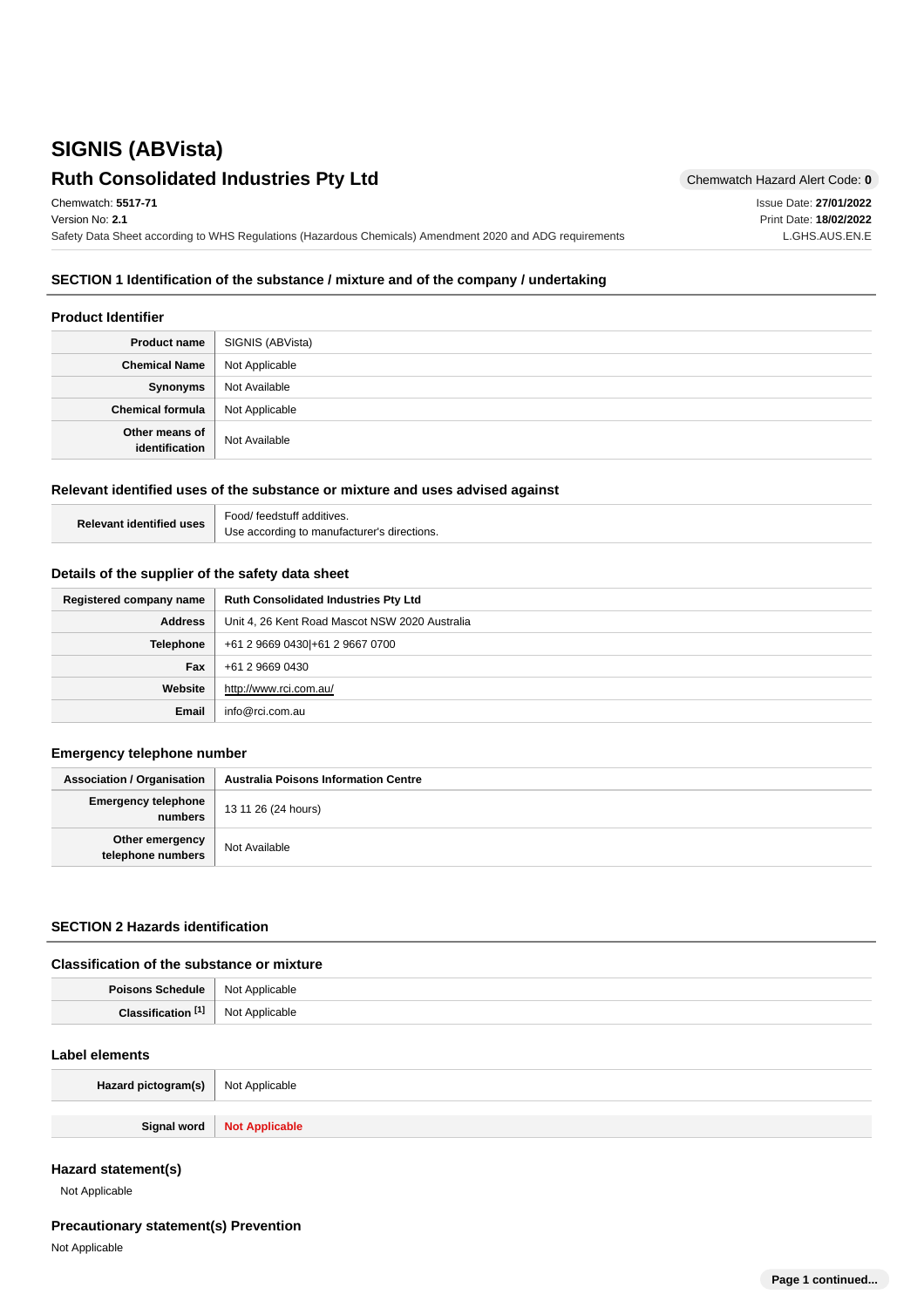### **Precautionary statement(s) Response**

Not Applicable

## **Precautionary statement(s) Storage**

Not Applicable

## **Precautionary statement(s) Disposal**

Not Applicable

## **SECTION 3 Composition / information on ingredients**

#### **Substances**

See section below for composition of Mixtures

#### **Mixtures**

| <b>CAS No</b> | %[weight] | Name                                                                                                                                                                                           |
|---------------|-----------|------------------------------------------------------------------------------------------------------------------------------------------------------------------------------------------------|
| Not Available | <1        | enzymatic proteins, proprietary                                                                                                                                                                |
| Not Available | balance   | Ingredients determined not to be hazardous                                                                                                                                                     |
| Legend:       |           | 1. Classified by Chemwatch; 2. Classification drawn from HCIS; 3. Classification drawn from Regulation (EU) No 1272/2008 -<br>Annex VI; 4. Classification drawn from C&L * EU IOELVs available |

#### **SECTION 4 First aid measures**

#### **Description of first aid measures**

| <b>Eye Contact</b>  | If this product comes in contact with the eyes:<br>• Wash out immediately with fresh running water.<br>Ensure complete irrigation of the eye by keeping eyelids apart and away from eye and moving the eyelids by occasionally<br>lifting the upper and lower lids.<br>▶ Seek medical attention without delay; if pain persists or recurs seek medical attention.<br>Removal of contact lenses after an eye injury should only be undertaken by skilled personnel.                              |
|---------------------|-------------------------------------------------------------------------------------------------------------------------------------------------------------------------------------------------------------------------------------------------------------------------------------------------------------------------------------------------------------------------------------------------------------------------------------------------------------------------------------------------|
| <b>Skin Contact</b> | If skin contact occurs:<br>Inmediately remove all contaminated clothing, including footwear.<br>Flush skin and hair with running water (and soap if available).<br>Seek medical attention in event of irritation.                                                                                                                                                                                                                                                                               |
| Inhalation          | If fumes, aerosols or combustion products are inhaled remove from contaminated area.<br>• Other measures are usually unnecessary.                                                                                                                                                                                                                                                                                                                                                               |
| Ingestion           | If swallowed do <b>NOT</b> induce vomiting.<br>If vomiting occurs, lean patient forward or place on left side (head-down position, if possible) to maintain open airway and<br>prevent aspiration.<br>Observe the patient carefully.<br>▶ Never give liquid to a person showing signs of being sleepy or with reduced awareness; i.e. becoming unconscious.<br>Give water to rinse out mouth, then provide liquid slowly and as much as casualty can comfortably drink.<br>Seek medical advice. |

#### **Indication of any immediate medical attention and special treatment needed**

Treat symptomatically.

#### **SECTION 5 Firefighting measures**

## **Extinguishing media**

- **There is no restriction on the type of extinguisher which may be used.**
- Use extinguishing media suitable for surrounding area.

## **Special hazards arising from the substrate or mixture**

| Fire Incompatibility           | None known. |
|--------------------------------|-------------|
|                                |             |
| <b>Advice for firefighters</b> |             |

| .                    |                                                                                                                                                                                                                                |
|----------------------|--------------------------------------------------------------------------------------------------------------------------------------------------------------------------------------------------------------------------------|
| <b>Fire Fighting</b> | Alert Fire Brigade and tell them location and nature of hazard.<br>Wear breathing apparatus plus protective gloves in the event of a fire.<br>Prevent, by any means available, spillage from entering drains or water courses. |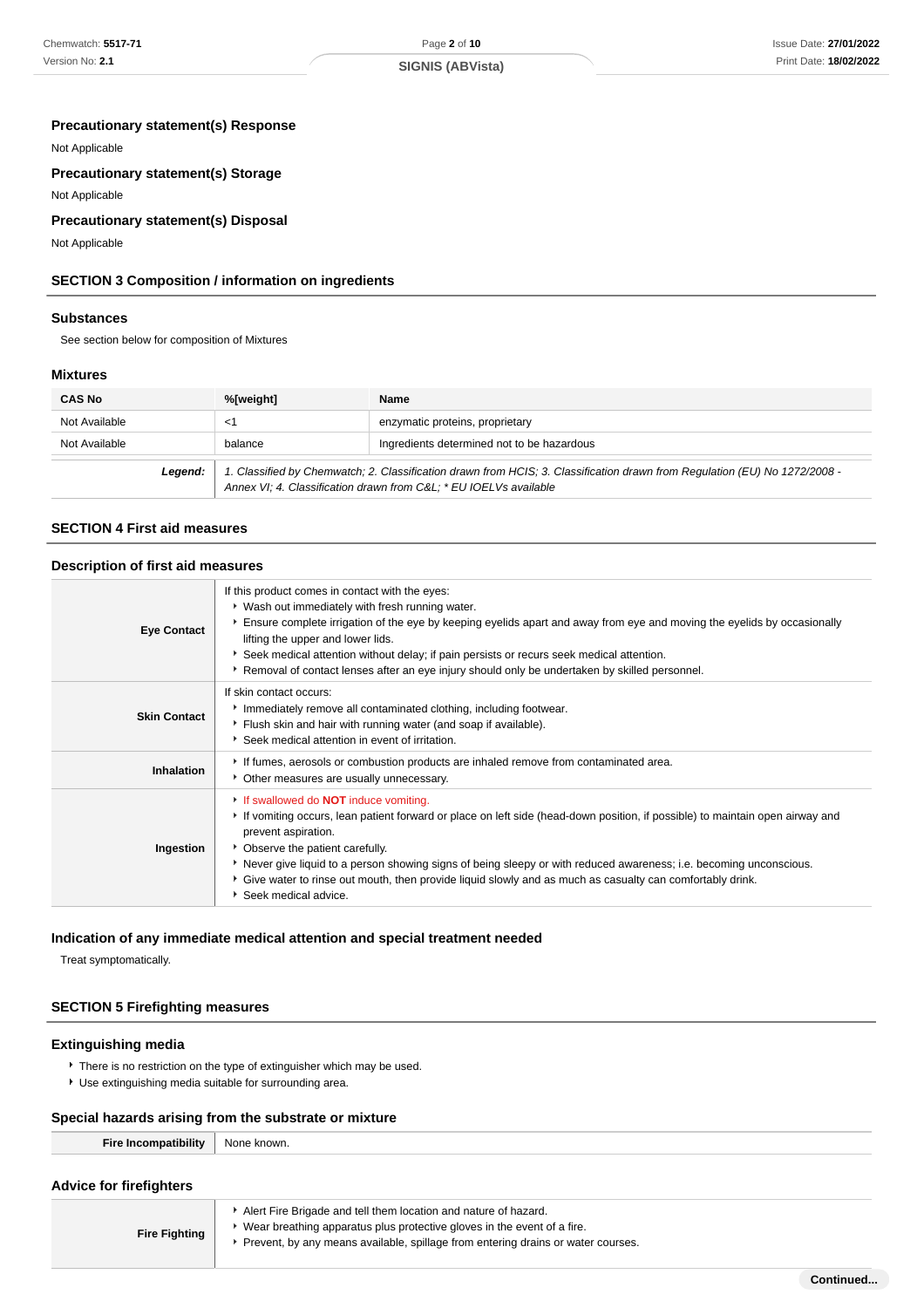|                              | ▶ Use fire fighting procedures suitable for surrounding area.<br>DO NOT approach containers suspected to be hot.<br>► Cool fire exposed containers with water spray from a protected location.<br>If safe to do so, remove containers from path of fire.<br>Equipment should be thoroughly decontaminated after use. |
|------------------------------|----------------------------------------------------------------------------------------------------------------------------------------------------------------------------------------------------------------------------------------------------------------------------------------------------------------------|
| <b>Fire/Explosion Hazard</b> | Non combustible.<br>Not considered a significant fire risk, however containers may burn.                                                                                                                                                                                                                             |
| <b>HAZCHEM</b>               | Not Applicable                                                                                                                                                                                                                                                                                                       |

## **SECTION 6 Accidental release measures**

## **Personal precautions, protective equipment and emergency procedures**

See section 8

## **Environmental precautions**

See section 12

## **Methods and material for containment and cleaning up**

| <b>Minor Spills</b> | Clean up all spills immediately.<br>Avoid contact with skin and eyes.<br>Vear impervious gloves and safety glasses.<br>Use dry clean up procedures and avoid generating dust.<br>▶ Vacuum up (consider explosion-proof machines designed to be grounded during storage and use).<br>Do NOT use air hoses for cleaning<br>• Place spilled material in clean, dry, sealable, labelled container.                                                                                                                                   |
|---------------------|----------------------------------------------------------------------------------------------------------------------------------------------------------------------------------------------------------------------------------------------------------------------------------------------------------------------------------------------------------------------------------------------------------------------------------------------------------------------------------------------------------------------------------|
| <b>Major Spills</b> | Clear area of personnel and move upwind.<br>Alert Fire Brigade and tell them location and nature of hazard.<br>Control personal contact with the substance, by using protective equipment and dust respirator.<br>• Prevent spillage from entering drains, sewers or water courses.<br>Avoid generating dust.<br>Sweep, shovel up. Recover product wherever possible.<br>▶ Put residues in labelled plastic bags or other containers for disposal.<br>If contamination of drains or waterways occurs, advise emergency services. |

Personal Protective Equipment advice is contained in Section 8 of the SDS.

## **SECTION 7 Handling and storage**

#### **Precautions for safe handling**

| Safe handling     | Limit all unnecessary personal contact.<br>▶ Wear protective clothing when risk of exposure occurs.<br>▶ Use in a well-ventilated area.<br>Avoid contact with incompatible materials.<br>* When handling, <b>DO NOT</b> eat, drink or smoke.<br>Keep containers securely sealed when not in use.<br>Avoid physical damage to containers.<br>Always wash hands with soap and water after handling.<br>* Work clothes should be laundered separately.<br>Use good occupational work practice.<br>▶ Observe manufacturer's storage and handling recommendations contained within this SDS.<br>Atmosphere should be regularly checked against established exposure standards to ensure safe working conditions are<br>maintained. |
|-------------------|-------------------------------------------------------------------------------------------------------------------------------------------------------------------------------------------------------------------------------------------------------------------------------------------------------------------------------------------------------------------------------------------------------------------------------------------------------------------------------------------------------------------------------------------------------------------------------------------------------------------------------------------------------------------------------------------------------------------------------|
| Other information | Store in original containers.<br>Keep containers securely sealed.<br>No smoking, naked lights or ignition sources.<br>Store in a cool, dry, well-ventilated area.<br>Store away from incompatible materials and foodstuff containers.<br>▶ Protect containers against physical damage and check regularly for leaks.<br>▶ Observe manufacturer's storage and handling recommendations contained within this SDS.                                                                                                                                                                                                                                                                                                              |

#### **Conditions for safe storage, including any incompatibilities**

| šп<br>. | יומש<br>≏ontaine∟<br>.nr<br>1T F 1<br>۱Г<br>the contract of the contract of the contract of the contract of the contract of the contract of the contract of<br>and the state of the con-<br>and the contract of |
|---------|-----------------------------------------------------------------------------------------------------------------------------------------------------------------------------------------------------------------|
|         |                                                                                                                                                                                                                 |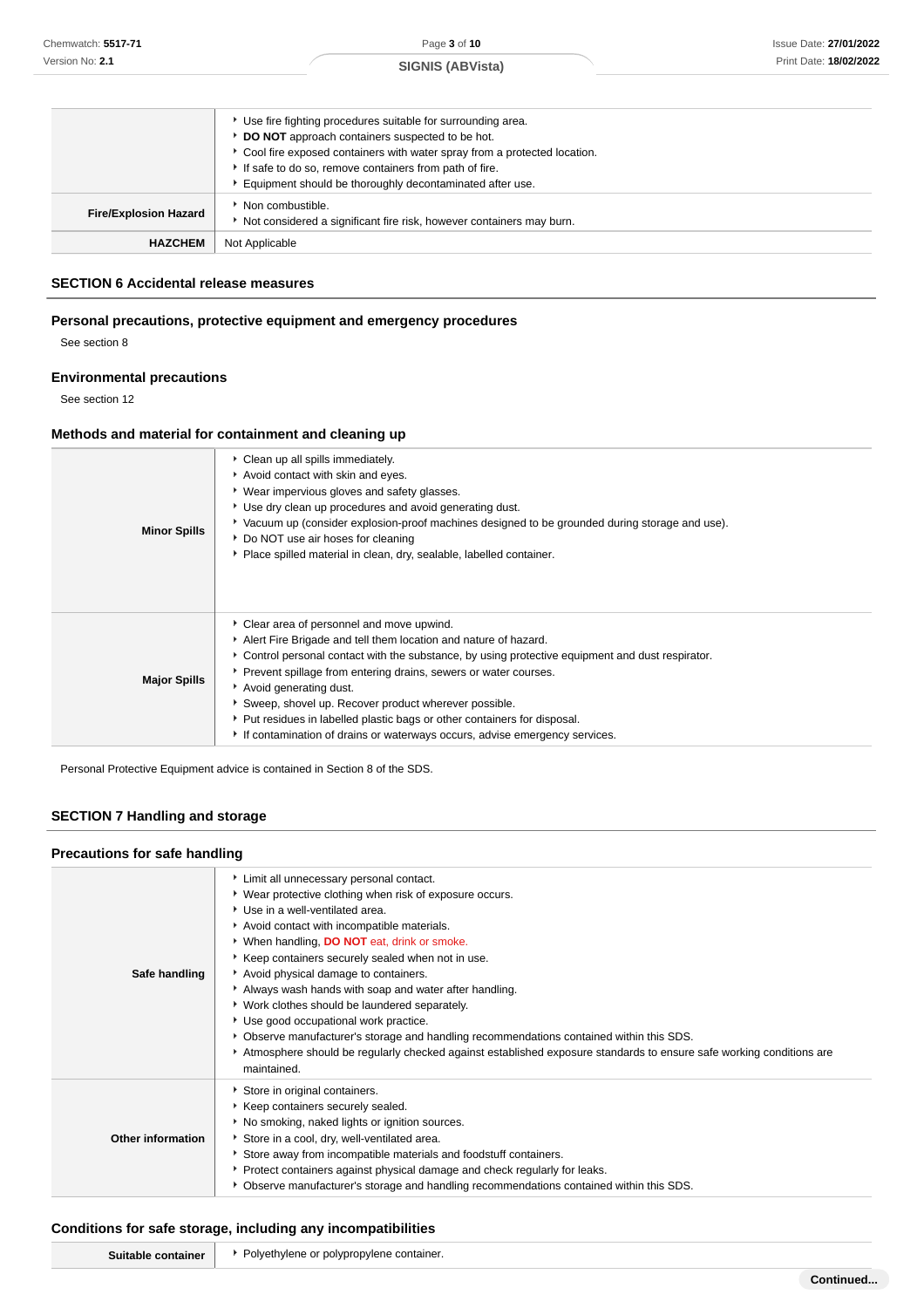Page **4** of **10 SIGNIS (ABVista)**

|                         | ▶ Packing as recommended by manufacturer.                               |
|-------------------------|-------------------------------------------------------------------------|
|                         | Check all containers are clearly labelled and free from leaks.          |
|                         | Avoid contamination of water, foodstuffs, feed or seed.                 |
| Storage incompatibility | Avoid reaction with oxidising agents, bases and strong reducing agents. |
|                         | Avoid strong acids, acid chlorides, acid anhydrides and chloroformates. |

## **SECTION 8 Exposure controls / personal protection**

## **Control parameters**

## **Occupational Exposure Limits (OEL)**

#### **INGREDIENT DATA** I

Not Available

## **Emergency Limits**

| Ingredient       | TEEL-1               | TEEL-2        |                     | TEEL-3        |
|------------------|----------------------|---------------|---------------------|---------------|
| SIGNIS (ABVista) | Not Available        | Not Available |                     | Not Available |
|                  |                      |               |                     |               |
| Ingredient       | <b>Original IDLH</b> |               | <b>Revised IDLH</b> |               |
| SIGNIS (ABVista) | Not Available        |               | Not Available       |               |

## **MATERIAL DATA**

## **Exposure controls**

|                         | Engineering controls are used to remove a hazard or place a barrier between the worker and the hazard. Well-designed<br>engineering controls can be highly effective in protecting workers and will typically be independent of worker interactions to<br>provide this high level of protection.<br>The basic types of engineering controls are:<br>Process controls which involve changing the way a job activity or process is done to reduce the risk.<br>Enclosure and/or isolation of emission source which keeps a selected hazard "physically" away from the worker and ventilation<br>that strategically "adds" and "removes" air in the work environment. Ventilation can remove or dilute an air contaminant if<br>designed properly. The design of a ventilation system must match the particular process and chemical or contaminant in use.<br>Employers may need to use multiple types of controls to prevent employee overexposure.<br>Local exhaust ventilation is required where solids are handled as powders or crystals; even when particulates are relatively<br>large, a certain proportion will be powdered by mutual friction.<br>If in spite of local exhaust an adverse concentration of the substance in air could occur, respiratory protection should be<br>considered.<br>Such protection might consist of:<br>(a): particle dust respirators, if necessary, combined with an absorption cartridge;<br>(b): filter respirators with absorption cartridge or canister of the right type;<br>(c): fresh-air hoods or masks.<br>Air contaminants generated in the workplace possess varying "escape" velocities which, in turn, determine the "capture"<br>velocities" of fresh circulating air required to effectively remove the contaminant. |                                  |                                     |  |
|-------------------------|----------------------------------------------------------------------------------------------------------------------------------------------------------------------------------------------------------------------------------------------------------------------------------------------------------------------------------------------------------------------------------------------------------------------------------------------------------------------------------------------------------------------------------------------------------------------------------------------------------------------------------------------------------------------------------------------------------------------------------------------------------------------------------------------------------------------------------------------------------------------------------------------------------------------------------------------------------------------------------------------------------------------------------------------------------------------------------------------------------------------------------------------------------------------------------------------------------------------------------------------------------------------------------------------------------------------------------------------------------------------------------------------------------------------------------------------------------------------------------------------------------------------------------------------------------------------------------------------------------------------------------------------------------------------------------------------------------------------------------------------------------------------------|----------------------------------|-------------------------------------|--|
| Appropriate engineering | Type of Contaminant:                                                                                                                                                                                                                                                                                                                                                                                                                                                                                                                                                                                                                                                                                                                                                                                                                                                                                                                                                                                                                                                                                                                                                                                                                                                                                                                                                                                                                                                                                                                                                                                                                                                                                                                                                       |                                  | Air Speed:                          |  |
| controls                | direct spray, spray painting in shallow booths, drum filling, conveyer loading, crusher dusts, gas<br>discharge (active generation into zone of rapid air motion)                                                                                                                                                                                                                                                                                                                                                                                                                                                                                                                                                                                                                                                                                                                                                                                                                                                                                                                                                                                                                                                                                                                                                                                                                                                                                                                                                                                                                                                                                                                                                                                                          |                                  | 1-2.5 m/s (200-500<br>f/min.)       |  |
|                         | grinding, abrasive blasting, tumbling, high speed wheel generated dusts (released at high initial<br>velocity into zone of very high rapid air motion).                                                                                                                                                                                                                                                                                                                                                                                                                                                                                                                                                                                                                                                                                                                                                                                                                                                                                                                                                                                                                                                                                                                                                                                                                                                                                                                                                                                                                                                                                                                                                                                                                    |                                  | $2.5 - 10$ m/s<br>(500-2000 f/min.) |  |
|                         | Within each range the appropriate value depends on:                                                                                                                                                                                                                                                                                                                                                                                                                                                                                                                                                                                                                                                                                                                                                                                                                                                                                                                                                                                                                                                                                                                                                                                                                                                                                                                                                                                                                                                                                                                                                                                                                                                                                                                        |                                  |                                     |  |
|                         | Lower end of the range                                                                                                                                                                                                                                                                                                                                                                                                                                                                                                                                                                                                                                                                                                                                                                                                                                                                                                                                                                                                                                                                                                                                                                                                                                                                                                                                                                                                                                                                                                                                                                                                                                                                                                                                                     | Upper end of the range           |                                     |  |
|                         | 1: Room air currents minimal or favourable to capture                                                                                                                                                                                                                                                                                                                                                                                                                                                                                                                                                                                                                                                                                                                                                                                                                                                                                                                                                                                                                                                                                                                                                                                                                                                                                                                                                                                                                                                                                                                                                                                                                                                                                                                      | 1: Disturbing room air currents  |                                     |  |
|                         | 2: Contaminants of low toxicity or of nuisance value only.                                                                                                                                                                                                                                                                                                                                                                                                                                                                                                                                                                                                                                                                                                                                                                                                                                                                                                                                                                                                                                                                                                                                                                                                                                                                                                                                                                                                                                                                                                                                                                                                                                                                                                                 | 2: Contaminants of high toxicity |                                     |  |
|                         | 3: Intermittent, low production.                                                                                                                                                                                                                                                                                                                                                                                                                                                                                                                                                                                                                                                                                                                                                                                                                                                                                                                                                                                                                                                                                                                                                                                                                                                                                                                                                                                                                                                                                                                                                                                                                                                                                                                                           | 3: High production, heavy use    |                                     |  |
|                         | 4: Large hood or large air mass in motion                                                                                                                                                                                                                                                                                                                                                                                                                                                                                                                                                                                                                                                                                                                                                                                                                                                                                                                                                                                                                                                                                                                                                                                                                                                                                                                                                                                                                                                                                                                                                                                                                                                                                                                                  | 4: Small hood-local control only |                                     |  |
|                         | Simple theory shows that air velocity falls rapidly with distance away from the opening of a simple extraction pipe. Velocity<br>generally decreases with the square of distance from the extraction point (in simple cases). Therefore the air speed at the<br>extraction point should be adjusted, accordingly, after reference to distance from the contaminating source. The air velocity at the<br>extraction fan, for example, should be a minimum of 4-10 m/s (800-2000 f/min) for extraction of crusher dusts generated 2 metres<br>distant from the extraction point. Other mechanical considerations, producing performance deficits within the extraction<br>apparatus, make it essential that theoretical air velocities are multiplied by factors of 10 or more when extraction systems are<br>installed or used.                                                                                                                                                                                                                                                                                                                                                                                                                                                                                                                                                                                                                                                                                                                                                                                                                                                                                                                                             |                                  |                                     |  |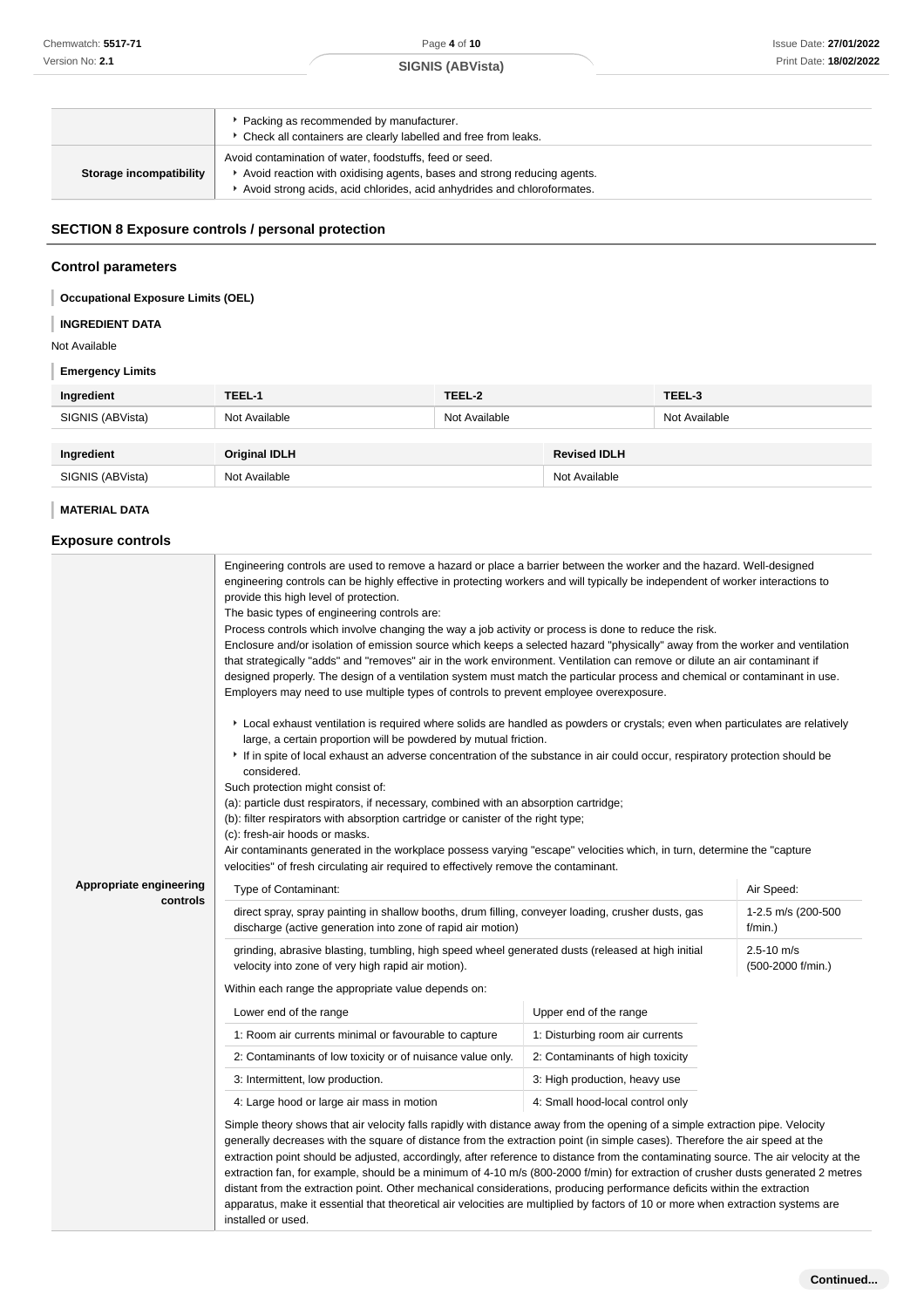## **SIGNIS (ABVista)**

| <b>Personal protection</b>   |                                                                                                                                                                                                                                                                                                                                                                                                                                                                                                                                                                                                                                                                                                                                                                                                                                                                                                                                                                                                                                                                                                                                                                                                                                                                                                                                                                                                                                                                                                                                                                                                                                                                                                                                                                                                                                                                                                                                                                                                                                                                                                                                                                                                                                                                                                                                                                                                                                                                                                                                                                                                                                                                                                                                                                                                                                                                                                                                                                                                                                                                                                                                                                                                                                                                                                                                                                                                                                                                                                                                                                                                                                                                                                                                                                                                                                                                                                                           |
|------------------------------|---------------------------------------------------------------------------------------------------------------------------------------------------------------------------------------------------------------------------------------------------------------------------------------------------------------------------------------------------------------------------------------------------------------------------------------------------------------------------------------------------------------------------------------------------------------------------------------------------------------------------------------------------------------------------------------------------------------------------------------------------------------------------------------------------------------------------------------------------------------------------------------------------------------------------------------------------------------------------------------------------------------------------------------------------------------------------------------------------------------------------------------------------------------------------------------------------------------------------------------------------------------------------------------------------------------------------------------------------------------------------------------------------------------------------------------------------------------------------------------------------------------------------------------------------------------------------------------------------------------------------------------------------------------------------------------------------------------------------------------------------------------------------------------------------------------------------------------------------------------------------------------------------------------------------------------------------------------------------------------------------------------------------------------------------------------------------------------------------------------------------------------------------------------------------------------------------------------------------------------------------------------------------------------------------------------------------------------------------------------------------------------------------------------------------------------------------------------------------------------------------------------------------------------------------------------------------------------------------------------------------------------------------------------------------------------------------------------------------------------------------------------------------------------------------------------------------------------------------------------------------------------------------------------------------------------------------------------------------------------------------------------------------------------------------------------------------------------------------------------------------------------------------------------------------------------------------------------------------------------------------------------------------------------------------------------------------------------------------------------------------------------------------------------------------------------------------------------------------------------------------------------------------------------------------------------------------------------------------------------------------------------------------------------------------------------------------------------------------------------------------------------------------------------------------------------------------------------------------------------------------------------------------------------------------|
| Eye and face protection      | Safety glasses with side shields.<br>Chemical goggles.<br>Contact lenses may pose a special hazard; soft contact lenses may absorb and concentrate irritants. A written policy<br>document, describing the wearing of lenses or restrictions on use, should be created for each workplace or task. This should<br>include a review of lens absorption and adsorption for the class of chemicals in use and an account of injury experience.<br>Medical and first-aid personnel should be trained in their removal and suitable equipment should be readily available. In the<br>event of chemical exposure, begin eye irrigation immediately and remove contact lens as soon as practicable. Lens should<br>be removed at the first signs of eye redness or irritation - lens should be removed in a clean environment only after workers<br>have washed hands thoroughly. [CDC NIOSH Current Intelligence Bulletin 59], [AS/NZS 1336 or national equivalent]                                                                                                                                                                                                                                                                                                                                                                                                                                                                                                                                                                                                                                                                                                                                                                                                                                                                                                                                                                                                                                                                                                                                                                                                                                                                                                                                                                                                                                                                                                                                                                                                                                                                                                                                                                                                                                                                                                                                                                                                                                                                                                                                                                                                                                                                                                                                                                                                                                                                                                                                                                                                                                                                                                                                                                                                                                                                                                                                                             |
| <b>Skin protection</b>       | See Hand protection below                                                                                                                                                                                                                                                                                                                                                                                                                                                                                                                                                                                                                                                                                                                                                                                                                                                                                                                                                                                                                                                                                                                                                                                                                                                                                                                                                                                                                                                                                                                                                                                                                                                                                                                                                                                                                                                                                                                                                                                                                                                                                                                                                                                                                                                                                                                                                                                                                                                                                                                                                                                                                                                                                                                                                                                                                                                                                                                                                                                                                                                                                                                                                                                                                                                                                                                                                                                                                                                                                                                                                                                                                                                                                                                                                                                                                                                                                                 |
| <b>Hands/feet protection</b> | The selection of suitable gloves does not only depend on the material, but also on further marks of quality which vary from<br>manufacturer to manufacturer. Where the chemical is a preparation of several substances, the resistance of the glove material<br>can not be calculated in advance and has therefore to be checked prior to the application.<br>The exact break through time for substances has to be obtained from the manufacturer of the protective gloves and has to be<br>observed when making a final choice.<br>Personal hygiene is a key element of effective hand care. Gloves must only be worn on clean hands. After using gloves, hands<br>should be washed and dried thoroughly. Application of a non-perfumed moisturiser is recommended.<br>Suitability and durability of glove type is dependent on usage. Important factors in the selection of gloves include:<br>frequency and duration of contact,<br>· chemical resistance of glove material,<br>· glove thickness and<br>dexterity -<br>Select gloves tested to a relevant standard (e.g. Europe EN 374, US F739, AS/NZS 2161.1 or national equivalent).<br>When prolonged or frequently repeated contact may occur, a glove with a protection class of 5 or higher (breakthrough time<br>greater than 240 minutes according to EN 374, AS/NZS 2161.10.1 or national equivalent) is recommended.<br>· When only brief contact is expected, a glove with a protection class of 3 or higher (breakthrough time greater than 60 minutes<br>according to EN 374, AS/NZS 2161.10.1 or national equivalent) is recommended.<br>. Some glove polymer types are less affected by movement and this should be taken into account when considering gloves for<br>long-term use.<br>Contaminated gloves should be replaced.<br>As defined in ASTM F-739-96 in any application, gloves are rated as:<br>Excellent when breakthrough time > 480 min<br>Good when breakthrough time > 20 min<br>Fair when breakthrough time < 20 min<br>· Poor when glove material degrades<br>For general applications, gloves with a thickness typically greater than 0.35 mm, are recommended.<br>It should be emphasised that glove thickness is not necessarily a good predictor of glove resistance to a specific chemical, as the<br>permeation efficiency of the glove will be dependent on the exact composition of the glove material. Therefore, glove selection<br>should also be based on consideration of the task requirements and knowledge of breakthrough times.<br>Glove thickness may also vary depending on the glove manufacturer, the glove type and the glove model. Therefore, the<br>manufacturers technical data should always be taken into account to ensure selection of the most appropriate glove for the task.<br>Note: Depending on the activity being conducted, gloves of varying thickness may be required for specific tasks. For example:<br>Thinner gloves (down to 0.1 mm or less) may be required where a high degree of manual dexterity is needed. However, these<br>gloves are only likely to give short duration protection and would normally be just for single use applications, then disposed of.<br>Thicker gloves (up to 3 mm or more) may be required where there is a mechanical (as well as a chemical) risk i.e. where there<br>is abrasion or puncture potential<br>Gloves must only be worn on clean hands. After using gloves, hands should be washed and dried thoroughly. Application of a<br>non-perfumed moisturiser is recommended.<br>Experience indicates that the following polymers are suitable as glove materials for protection against undissolved, dry solids,<br>where abrasive particles are not present.<br>• polychloroprene.<br>initrile rubber.<br>butyl rubber.<br>▶ fluorocaoutchouc.<br>polyvinyl chloride.<br>Gloves should be examined for wear and/ or degradation constantly. |
| <b>Body protection</b>       | See Other protection below                                                                                                                                                                                                                                                                                                                                                                                                                                                                                                                                                                                                                                                                                                                                                                                                                                                                                                                                                                                                                                                                                                                                                                                                                                                                                                                                                                                                                                                                                                                                                                                                                                                                                                                                                                                                                                                                                                                                                                                                                                                                                                                                                                                                                                                                                                                                                                                                                                                                                                                                                                                                                                                                                                                                                                                                                                                                                                                                                                                                                                                                                                                                                                                                                                                                                                                                                                                                                                                                                                                                                                                                                                                                                                                                                                                                                                                                                                |
| Other protection             | No special equipment needed when handling small quantities.<br><b>OTHERWISE:</b><br>• Overalls.<br>▶ Barrier cream.<br>▶ Eyewash unit.                                                                                                                                                                                                                                                                                                                                                                                                                                                                                                                                                                                                                                                                                                                                                                                                                                                                                                                                                                                                                                                                                                                                                                                                                                                                                                                                                                                                                                                                                                                                                                                                                                                                                                                                                                                                                                                                                                                                                                                                                                                                                                                                                                                                                                                                                                                                                                                                                                                                                                                                                                                                                                                                                                                                                                                                                                                                                                                                                                                                                                                                                                                                                                                                                                                                                                                                                                                                                                                                                                                                                                                                                                                                                                                                                                                    |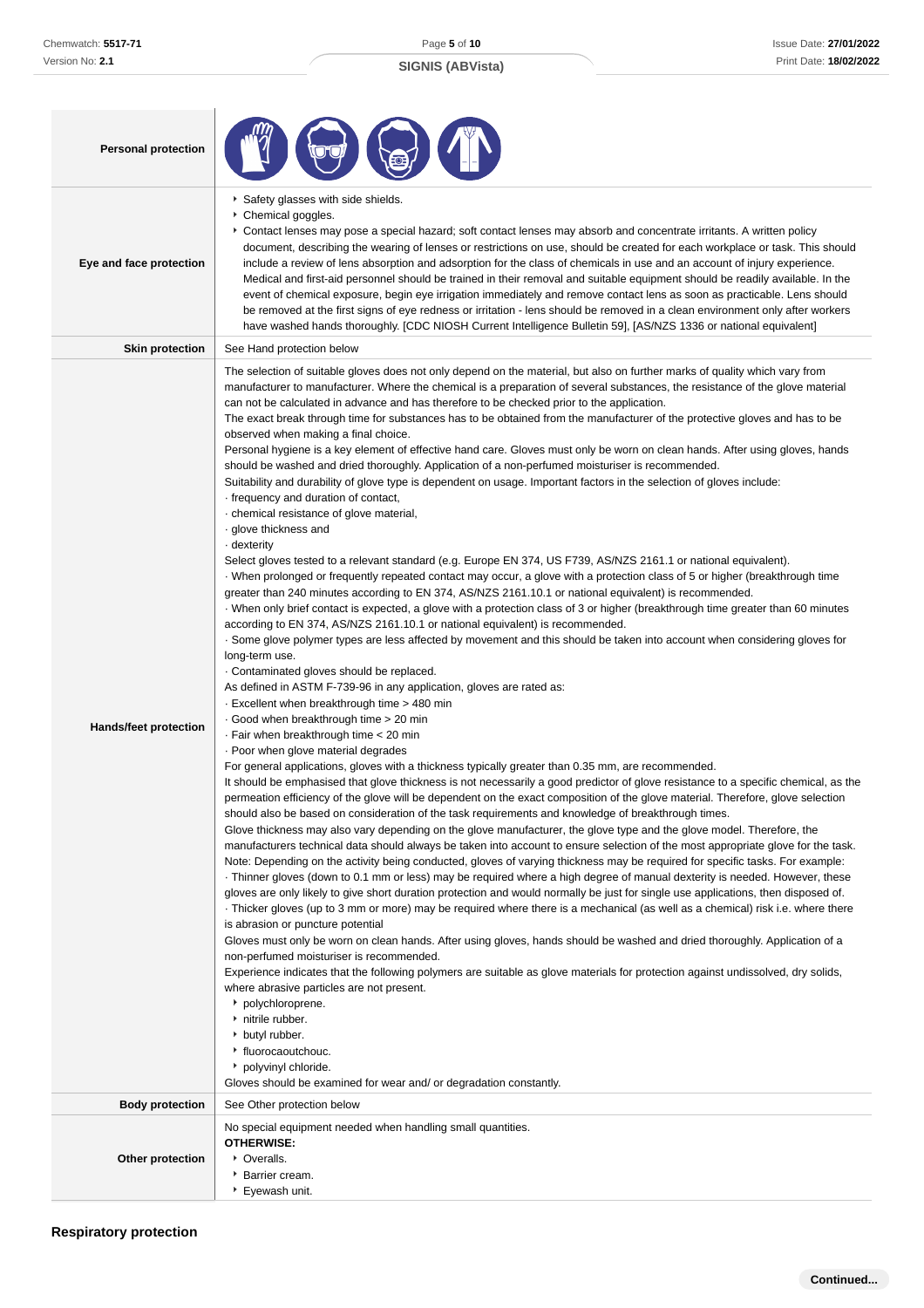**SIGNIS (ABVista)**

Particulate. (AS/NZS 1716 & 1715, EN 143:2000 & 149:001, ANSI Z88 or national equivalent)

| <b>Required Minimum Protection Factor</b> | <b>Half-Face Respirator</b> | <b>Full-Face Respirator</b> | <b>Powered Air Respirator</b>       |
|-------------------------------------------|-----------------------------|-----------------------------|-------------------------------------|
| up to 10 x ES                             | P <sub>1</sub><br>Air-line* | $\overline{\phantom{0}}$    | PAPR-P1<br>$\overline{\phantom{0}}$ |
| up to $50 \times ES$                      | Air-line**                  | P <sub>2</sub>              | PAPR-P2                             |
| up to $100 \times ES$                     | $\overline{\phantom{0}}$    | P <sub>3</sub>              |                                     |
|                                           |                             | Air-line*                   |                                     |
| $100 + x ES$                              | $\overline{\phantom{0}}$    | Air-line**                  | PAPR-P3                             |

\* - Negative pressure demand \*\* - Continuous flow

A(All classes) = Organic vapours, B AUS or B1 = Acid gasses, B2 = Acid gas or hydrogen cyanide(HCN), B3 = Acid gas or hydrogen cyanide(HCN), E = Sulfur dioxide(SO2), G = Agricultural chemicals, K = Ammonia(NH3), Hg = Mercury, NO = Oxides of nitrogen, MB = Methyl bromide, AX = Low boiling point organic compounds(below 65 degC)

· Respirators may be necessary when engineering and administrative controls do not adequately prevent exposures.

· The decision to use respiratory protection should be based on professional judgment that takes into account toxicity information, exposure measurement data, and frequency and likelihood of the worker's exposure - ensure users are not subject to high thermal loads which may result in heat stress or distress due to personal protective equipment (powered, positive flow, full face apparatus may be an option).

· Published occupational exposure limits, where they exist, will assist in determining the adequacy of the selected respiratory protection. These may be government mandated or vendor recommended.

· Certified respirators will be useful for protecting workers from inhalation of particulates when properly selected and fit tested as part of a complete respiratory protection program.

· Where protection from nuisance levels of dusts are desired, use type N95 (US) or type P1 (EN143) dust masks. Use respirators and components tested and approved under appropriate government standards such as NIOSH (US) or CEN (EU)

· Use approved positive flow mask if significant quantities of dust becomes airborne.

· Try to avoid creating dust conditions.

## **SECTION 9 Physical and chemical properties**

#### **Information on basic physical and chemical properties**

| Appearance                                      | Solid.         |                                                   |                |
|-------------------------------------------------|----------------|---------------------------------------------------|----------------|
|                                                 |                |                                                   |                |
| <b>Physical state</b>                           | Solid          | Relative density (Water =<br>1)                   | Not Available  |
| Odour                                           | Not Available  | <b>Partition coefficient</b><br>n-octanol / water | Not Available  |
| <b>Odour threshold</b>                          | Not Available  | Auto-ignition temperature<br>$(^{\circ}C)$        | Not Applicable |
| pH (as supplied)                                | Not Available  | Decomposition<br>temperature                      | Not Available  |
| Melting point / freezing<br>point $(^{\circ}C)$ | Not Available  | <b>Viscosity (cSt)</b>                            | Not Available  |
| Initial boiling point and<br>boiling range (°C) | Not Available  | Molecular weight (g/mol)                          | Not Applicable |
| Flash point (°C)                                | Not Applicable | <b>Taste</b>                                      | Not Available  |
| <b>Evaporation rate</b>                         | Not Available  | <b>Explosive properties</b>                       | Not Available  |
| Flammability                                    | Not Applicable | <b>Oxidising properties</b>                       | Not Available  |
| <b>Upper Explosive Limit (%)</b>                | Not Applicable | <b>Surface Tension (dyn/cm</b><br>or mN/m)        | Not Applicable |
| Lower Explosive Limit (%)                       | Not Applicable | <b>Volatile Component (%vol)</b>                  | Not Available  |
| Vapour pressure (kPa)                           | Not Available  | Gas group                                         | Not Available  |
| Solubility in water                             | Not Available  | pH as a solution (Not<br>Available%)              | Not Available  |
| Vapour density $(Air = 1)$                      | Not Available  | VOC g/L                                           | Not Available  |

#### **SECTION 10 Stability and reactivity**

**Reactivity** | See section 7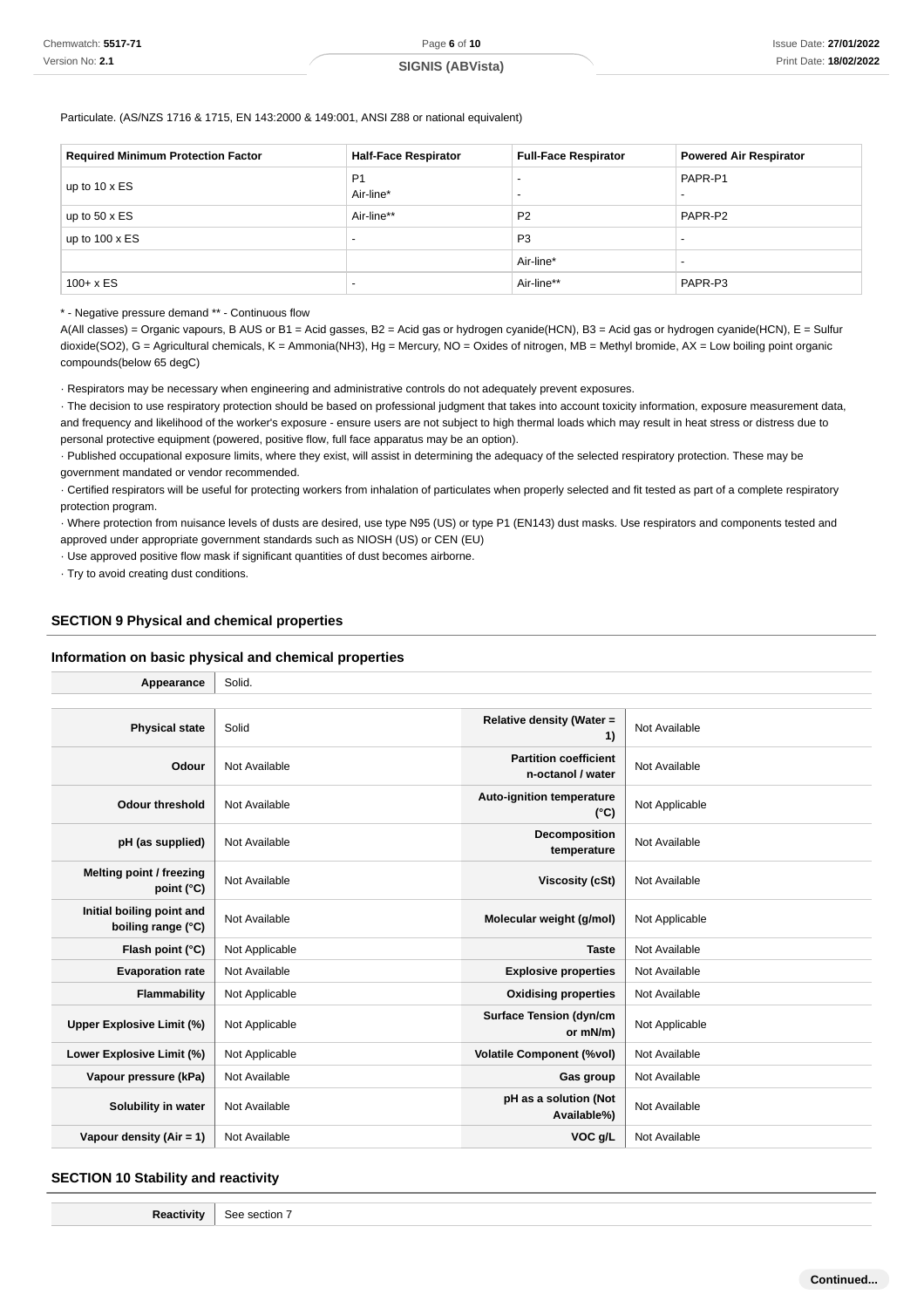| <b>Chemical stability</b>                  | • Unstable in the presence of incompatible materials.<br>▶ Product is considered stable.<br>Hazardous polymerisation will not occur. |
|--------------------------------------------|--------------------------------------------------------------------------------------------------------------------------------------|
| Possibility of hazardous<br>reactions      | See section 7                                                                                                                        |
| <b>Conditions to avoid</b>                 | See section 7                                                                                                                        |
| Incompatible materials                     | See section 7                                                                                                                        |
| <b>Hazardous decomposition</b><br>products | See section 5                                                                                                                        |

## **SECTION 11 Toxicological information**

## **Information on toxicological effects**

| <b>Inhaled</b>      | The material is not thought to produce adverse health effects or irritation of the respiratory tract (as classified by EC Directives<br>using animal models). Nevertheless, good hygiene practice requires that exposure be kept to a minimum and that suitable control<br>measures be used in an occupational setting.                                                                                                                                                                                                                                                                                                                                                                                                                 |
|---------------------|-----------------------------------------------------------------------------------------------------------------------------------------------------------------------------------------------------------------------------------------------------------------------------------------------------------------------------------------------------------------------------------------------------------------------------------------------------------------------------------------------------------------------------------------------------------------------------------------------------------------------------------------------------------------------------------------------------------------------------------------|
| Ingestion           | The material has <b>NOT</b> been classified by EC Directives or other classification systems as "harmful by ingestion". This is because<br>of the lack of corroborating animal or human evidence. The material may still be damaging to the health of the individual,<br>following ingestion, especially where pre-existing organ (e.g liver, kidney) damage is evident. Present definitions of harmful or<br>toxic substances are generally based on doses producing mortality rather than those producing morbidity (disease, ill-health).<br>Gastrointestinal tract discomfort may produce nausea and vomiting. In an occupational setting however, ingestion of insignificant<br>quantities is not thought to be cause for concern. |
| <b>Skin Contact</b> | The material is not thought to produce adverse health effects or skin irritation following contact (as classified by EC Directives<br>using animal models). Nevertheless, good hygiene practice requires that exposure be kept to a minimum and that suitable gloves<br>be used in an occupational setting.                                                                                                                                                                                                                                                                                                                                                                                                                             |
| Eye                 | Although the material is not thought to be an irritant (as classified by EC Directives), direct contact with the eye may cause<br>transient discomfort characterised by tearing or conjunctival redness (as with windburn). Slight abrasive damage may also result.<br>The material may produce foreign body irritation in certain individuals.                                                                                                                                                                                                                                                                                                                                                                                         |
| <b>Chronic</b>      | Long-term exposure to the product is not thought to produce chronic effects adverse to health (as classified by EC Directives<br>using animal models); nevertheless exposure by all routes should be minimised as a matter of course.                                                                                                                                                                                                                                                                                                                                                                                                                                                                                                   |

| SIGNIS (ABVista) | <b>TOXICITY</b><br>Not Available                                                                                                                                                                                                | <b>IRRITATION</b><br>Not Available |  |
|------------------|---------------------------------------------------------------------------------------------------------------------------------------------------------------------------------------------------------------------------------|------------------------------------|--|
| Legend:          | 1. Value obtained from Europe ECHA Registered Substances - Acute toxicity 2.* Value obtained from manufacturer's SDS.<br>Unless otherwise specified data extracted from RTECS - Register of Toxic Effect of chemical Substances |                                    |  |

| <b>Acute Toxicity</b>                       | × | Carcinogenicity                 | $\boldsymbol{\mathsf{x}}$                                                                          |
|---------------------------------------------|---|---------------------------------|----------------------------------------------------------------------------------------------------|
| <b>Skin Irritation/Corrosion</b>            | × | Reproductivity                  | $\boldsymbol{\mathsf{x}}$                                                                          |
| <b>Serious Eye</b><br>Damage/Irritation     | × | <b>STOT - Single Exposure</b>   | $\boldsymbol{\mathsf{x}}$                                                                          |
| <b>Respiratory or Skin</b><br>sensitisation | × | <b>STOT - Repeated Exposure</b> | $\boldsymbol{\mathsf{x}}$                                                                          |
| <b>Mutagenicity</b>                         | × | <b>Aspiration Hazard</b>        | $\boldsymbol{\mathsf{x}}$                                                                          |
|                                             |   | Legend:                         | $\blacktriangleright$ - Data either not available or does not fill the criteria for classification |

 $\blacktriangleright$  – Data available to make classification

## **SECTION 12 Ecological information**

| <b>Toxicity</b>         |                                                                                                                                                                                                                                                                                                                                |                           |                |                  |                  |
|-------------------------|--------------------------------------------------------------------------------------------------------------------------------------------------------------------------------------------------------------------------------------------------------------------------------------------------------------------------------|---------------------------|----------------|------------------|------------------|
|                         | Endpoint                                                                                                                                                                                                                                                                                                                       | <b>Test Duration (hr)</b> | <b>Species</b> | Value            | Source           |
| <b>SIGNIS (ABVista)</b> | Not<br>Available                                                                                                                                                                                                                                                                                                               | Not Available             | Not Available  | Not<br>Available | Not<br>Available |
| Legend:                 | Extracted from 1. IUCLID Toxicity Data 2. Europe ECHA Registered Substances - Ecotoxicological Information - Aquatic Toxicity<br>4. US EPA, Ecotox database - Aquatic Toxicity Data 5. ECETOC Aquatic Hazard Assessment Data 6. NITE (Japan) -<br>Bioconcentration Data 7. METI (Japan) - Bioconcentration Data 8. Vendor Data |                           |                |                  |                  |

**DO NOT** discharge into sewer or waterways.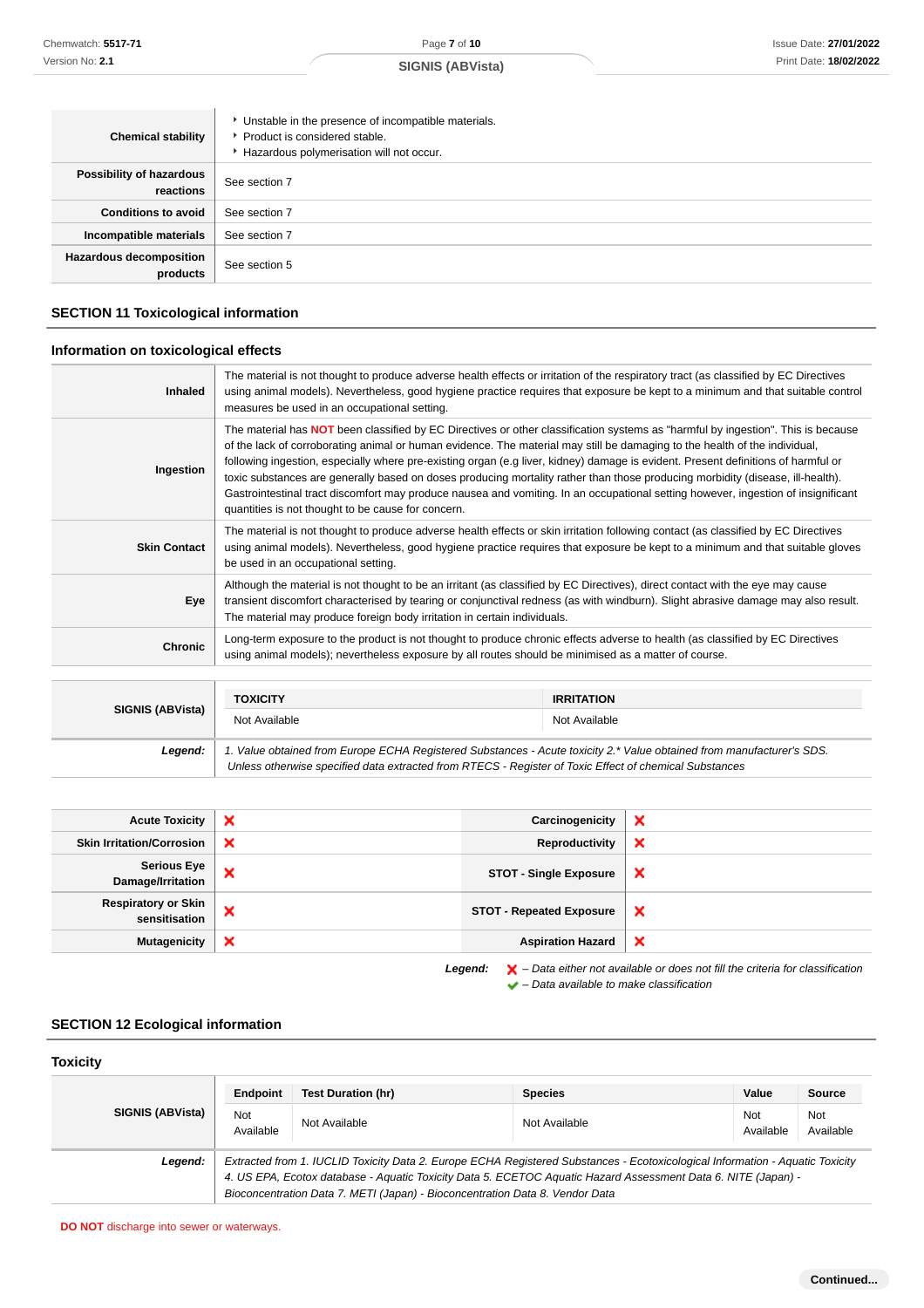#### **Persistence and degradability**

| Ingredient | Persistence: Water/Soil               | <b>Persistence: Air</b>               |  |
|------------|---------------------------------------|---------------------------------------|--|
|            | No Data available for all ingredients | No Data available for all ingredients |  |

#### **Bioaccumulative potential**

| Ingredient | Bioaccumulation                       |  |
|------------|---------------------------------------|--|
|            | No Data available for all ingredients |  |
|            |                                       |  |

## **Mobility in soil**

| Ingredient | <b>Mobility</b>                       |
|------------|---------------------------------------|
|            | No Data available for all ingredients |

## **SECTION 13 Disposal considerations**

| Waste treatment methods                |                                                                                                                                                                                                                                                                      |  |
|----------------------------------------|----------------------------------------------------------------------------------------------------------------------------------------------------------------------------------------------------------------------------------------------------------------------|--|
| <b>Product / Packaging</b><br>disposal | ▶ Recycle wherever possible or consult manufacturer for recycling options.<br>• Consult State Land Waste Management Authority for disposal.<br>▶ Bury residue in an authorised landfill.<br>Recycle containers if possible, or dispose of in an authorised landfill. |  |

#### **SECTION 14 Transport information**

#### **Labels Required**

| $\sim$            |                        |
|-------------------|------------------------|
| <b>Marine Po.</b> | <b>NO</b>              |
| <b>UNTCHEIM</b>   | Not<br>alıcahla<br>. . |

#### **Land transport (ADG): NOT REGULATED FOR TRANSPORT OF DANGEROUS GOODS**

#### **Air transport (ICAO-IATA / DGR): NOT REGULATED FOR TRANSPORT OF DANGEROUS GOODS**

#### **Sea transport (IMDG-Code / GGVSee): NOT REGULATED FOR TRANSPORT OF DANGEROUS GOODS**

## **Transport in bulk according to Annex II of MARPOL and the IBC code**

Not Applicable

#### **Transport in bulk in accordance with MARPOL Annex V and the IMSBC Code**

| Proc<br>Group<br>:t name<br>лне |  |
|---------------------------------|--|
|---------------------------------|--|

### **Transport in bulk in accordance with the ICG Code**

**Product name Ship Type**

## **SECTION 15 Regulatory information**

#### **Safety, health and environmental regulations / legislation specific for the substance or mixture**

#### **National Inventory Status**

| <b>National Inventory</b>                          | <b>Status</b> |
|----------------------------------------------------|---------------|
| Australia - AIIC / Australia<br>Non-Industrial Use | Not Available |
| Canada - DSL                                       | Not Available |
| Canada - NDSL                                      | Not Available |
| China - IECSC                                      | Not Available |
| Europe - EINEC / ELINCS /<br><b>NLP</b>            | Not Available |
| Japan - ENCS                                       | Not Available |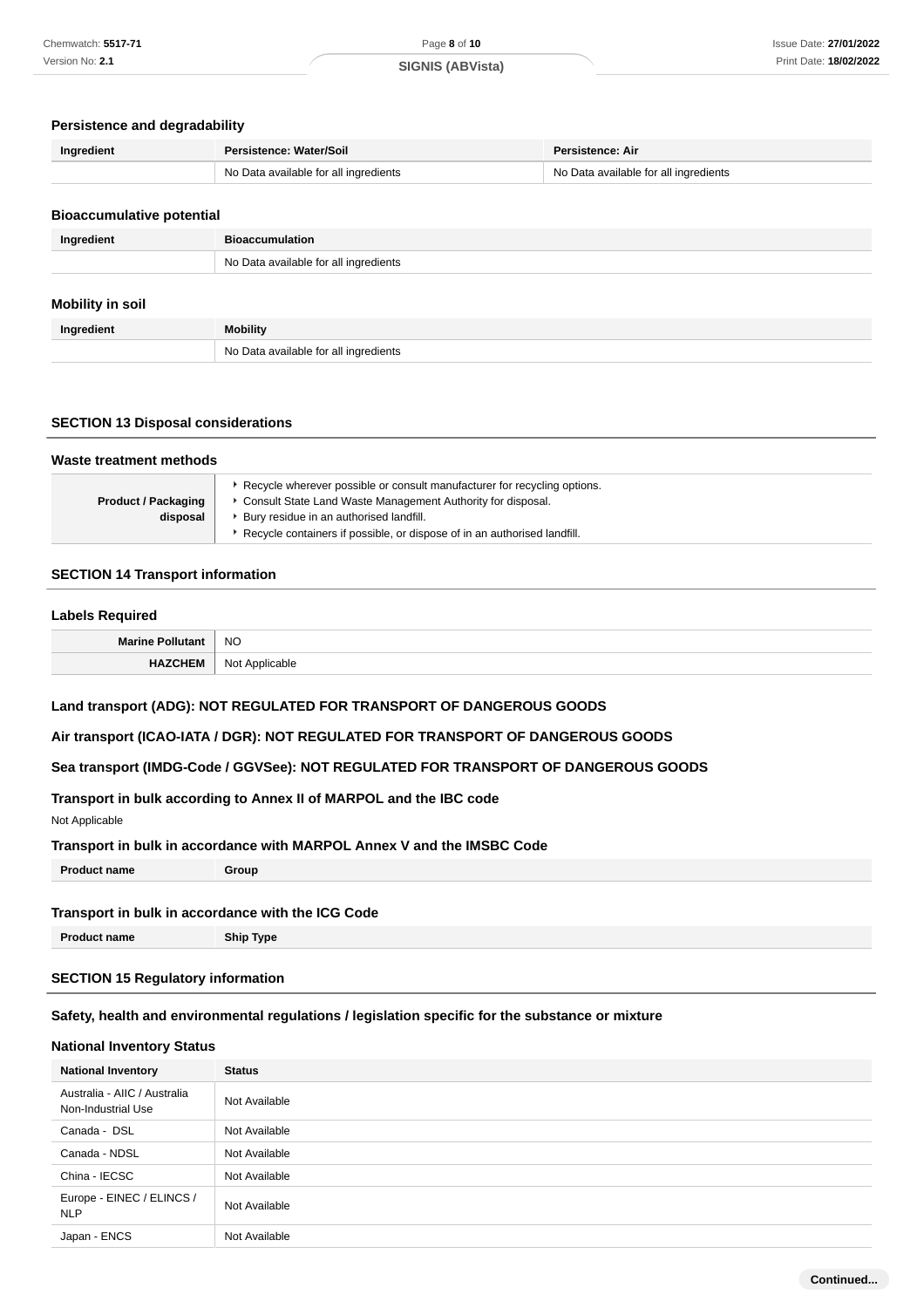| <b>National Inventory</b> | <b>Status</b>                                                                                                                                                                                        |
|---------------------------|------------------------------------------------------------------------------------------------------------------------------------------------------------------------------------------------------|
| Korea - KECI              | Not Available                                                                                                                                                                                        |
| New Zealand - NZIoC       | Not Available                                                                                                                                                                                        |
| Philippines - PICCS       | Not Available                                                                                                                                                                                        |
| USA - TSCA                | Not Available                                                                                                                                                                                        |
| Taiwan - TCSI             | Not Available                                                                                                                                                                                        |
| Mexico - INSQ             | Not Available                                                                                                                                                                                        |
| Vietnam - NCI             | Not Available                                                                                                                                                                                        |
| Russia - FBEPH            | Not Available                                                                                                                                                                                        |
| Legend:                   | Yes = All CAS declared ingredients are on the inventory<br>No = One or more of the CAS listed ingredients are not on the inventory. These ingredients may be exempt or will require<br>registration. |

#### **SECTION 16 Other information**

| . |  |
|---|--|
|   |  |

#### **Other information**

Classification of the preparation and its individual components has drawn on official and authoritative sources as well as independent review by the Chemwatch Classification committee using available literature references.

The SDS is a Hazard Communication tool and should be used to assist in the Risk Assessment. Many factors determine whether the reported Hazards are Risks in the workplace or other settings. Risks may be determined by reference to Exposures Scenarios. Scale of use, frequency of use and current or available engineering controls must be considered.

#### **Definitions and abbreviations**

PC-TWA: Permissible Concentration-Time Weighted Average PC-STEL: Permissible Concentration-Short Term Exposure Limit IARC: International Agency for Research on Cancer ACGIH: American Conference of Governmental Industrial Hygienists STEL: Short Term Exposure Limit TEEL: Temporary Emergency Exposure Limit。 IDLH: Immediately Dangerous to Life or Health Concentrations ES: Exposure Standard OSF: Odour Safety Factor NOAEL :No Observed Adverse Effect Level LOAEL: Lowest Observed Adverse Effect Level TLV: Threshold Limit Value LOD: Limit Of Detection OTV: Odour Threshold Value BCF: BioConcentration Factors BEI: Biological Exposure Index AIIC: Australian Inventory of Industrial Chemicals DSL: Domestic Substances List NDSL: Non-Domestic Substances List IECSC: Inventory of Existing Chemical Substance in China EINECS: European INventory of Existing Commercial chemical Substances ELINCS: European List of Notified Chemical Substances NLP: No-Longer Polymers ENCS: Existing and New Chemical Substances Inventory KECI: Korea Existing Chemicals Inventory NZIoC: New Zealand Inventory of Chemicals PICCS: Philippine Inventory of Chemicals and Chemical Substances TSCA: Toxic Substances Control Act TCSI: Taiwan Chemical Substance Inventory INSQ: Inventario Nacional de Sustancias Químicas NCI: National Chemical Inventory FBEPH: Russian Register of Potentially Hazardous Chemical and Biological Substances

This document is copyright.

Apart from any fair dealing for the purposes of private study, research, review or criticism, as permitted under the Copyright Act, no part may be reproduced by any process without written permission from CHEMWATCH.